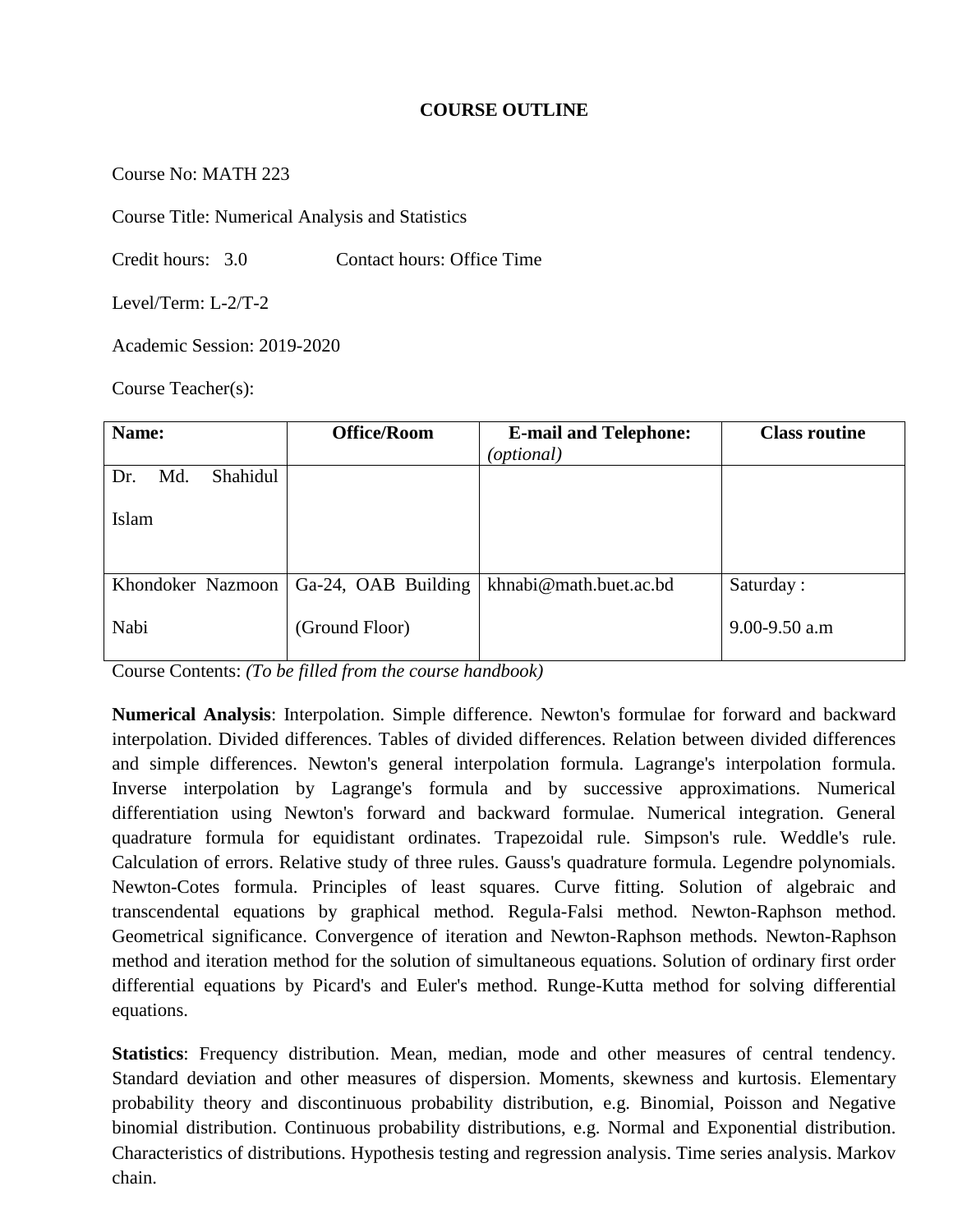#### **Learning Outcomes/Objectives:**

At the end this course, students will be able to:

- i. solve an algebraic or transcendental equation using an appropriate numerical method
- ii. approximate a function using an appropriate numerical method
- iii. solve a differential equation using an appropriate numerical method
- iv. evaluate a derivative at a value using an appropriate numerical method
- v. solve a linear system of equations using an appropriate numerical method
- vi. perform an error analysis for a given numerical method
- vii. prove results for numerical root finding methods
- viii. calculate a definite integral using an appropriate numerical method
- ix. provide the basics to measure the central tendency of statistical data
- x. learn techniques to derive standard deviation and other measures of dispersion
- xi. calculate moments, skewness and kurtosis of statistical data
- xii. provide the basic idea of probability theory including discrete probability distributions and continuous probability distributions
- xiii. provide the basics required for sampling theory including estimation
- xiv. carry out Hypothesis testing.
- xv. provide the elementary background for regression analysis, correlation coefficients

### **Assessment**

Class Participation/Attendance: 10%

Homework Assignment and Quizzes: 20%

Term Final Exam: 70%

## **Text Book:**

- i. Numerical Analysis by Richard L. Burden and J. Douglas Faires.
- ii. Probability and Statistics for Engineers and Scientists Walpole, Myers, Myers, and Ye, Pearson Education, Inc., Ninth Edition, 2012.

## **Reference Books:**

- i. Introductory Methods of Numerical Analysis by S. S. Sastry.
- ii. Numerical Methods for Mathematics, Science and Engineering by John H. Mathews.
- iii. An Introduction to Numerical Analysis by Kendall E. Atkinson.
- iv. Element of Probability and Statistics, By Frank L. Wolf.
- v. Probability and Statistics with Applications, By Y. Leon Maksoudian.
- vi. Probability and Statistics for Engineers, By Erwin Miller & John E. Freund.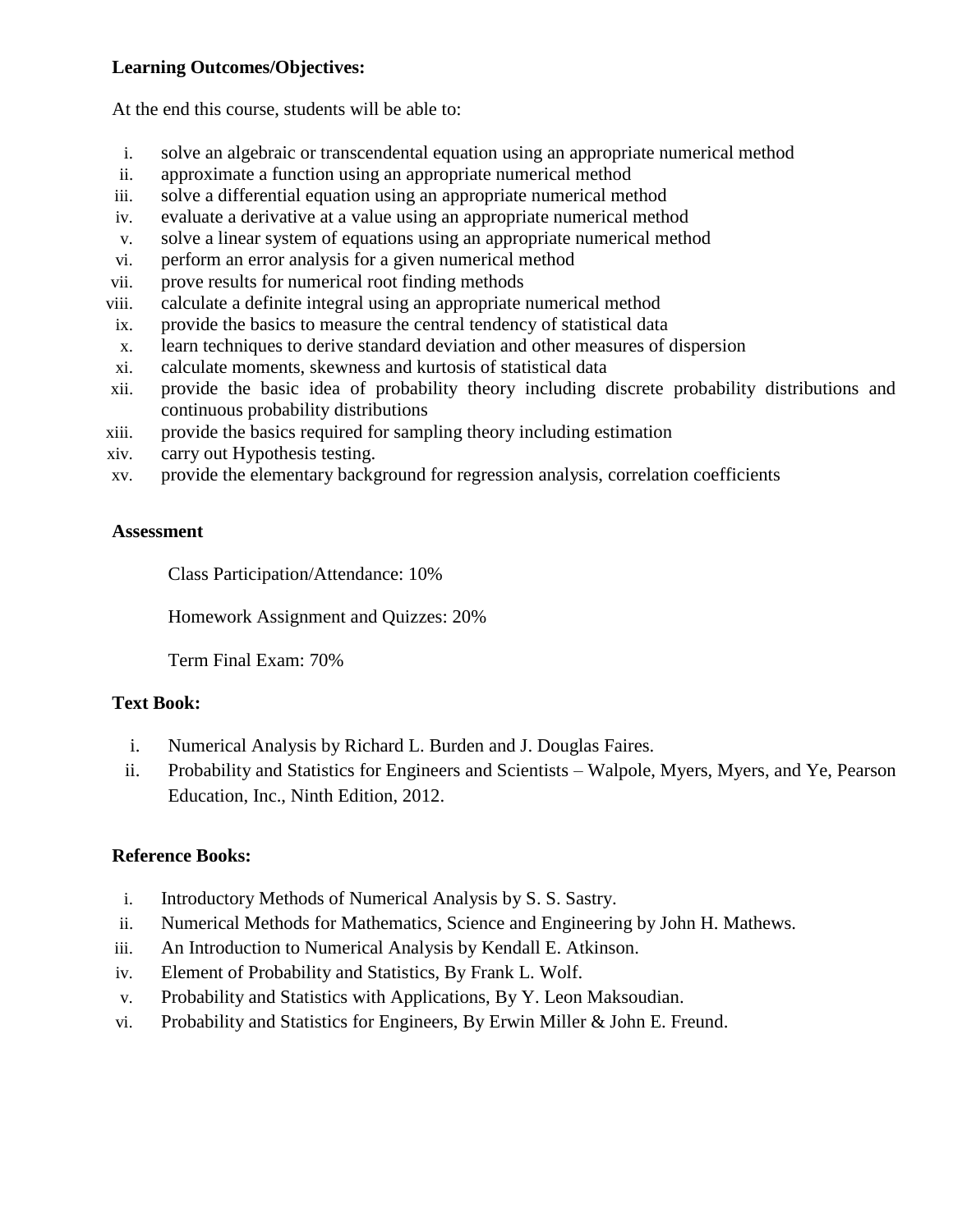| Week    | <b>Topics</b>                                                                                                          | Teacher's              |
|---------|------------------------------------------------------------------------------------------------------------------------|------------------------|
|         |                                                                                                                        | <b>Initial/Remarks</b> |
| Week-1  | Interpolation: simple difference. Newton's formulae for                                                                |                        |
|         | forward and backward interpolations. Divided differences.                                                              |                        |
|         | Relation divided difference and simple differences. Newton's                                                           |                        |
|         | general interpolation formula.                                                                                         |                        |
|         |                                                                                                                        |                        |
| Week-2  | Lagrange's interpolation formula. Inverse interpolation by<br>Lagrange's formula and by successive approximations.     |                        |
|         |                                                                                                                        |                        |
| Week-3  | Numerical differentiation of Newton's forward and backward                                                             |                        |
|         | formulae.                                                                                                              |                        |
|         |                                                                                                                        |                        |
| Week-4  | Numerical integration. General quadrature<br>formula for                                                               |                        |
|         | equidistant ordinates. Trapezoidal rule.<br>Simpson's rule.                                                            |                        |
|         | Weddle's rule.                                                                                                         |                        |
| Week-5  | Numerical integration. General quadrature<br>formula for                                                               |                        |
|         | equidistant ordinates. Trapezoidal rule.<br>Simpson's rule.                                                            |                        |
|         | Weddle's rule.                                                                                                         |                        |
|         |                                                                                                                        |                        |
| Week-6  | Calculation of errors. Relative study of three rules. Gauss's                                                          |                        |
|         | quadrature formula.                                                                                                    |                        |
| Week-7  | <b>Class Test</b>                                                                                                      |                        |
|         |                                                                                                                        |                        |
| Week-8  | Legendre polynomials.                                                                                                  |                        |
| Week-9  |                                                                                                                        |                        |
|         | Newton's cotes formula. Principles of least squares. Curve<br>fitting.                                                 |                        |
|         |                                                                                                                        |                        |
| Week-10 | Solution of algebraic and transcendental equations by graphical                                                        |                        |
|         | method. Regula-Falsi method. Newton Raphson method and                                                                 |                        |
|         | iteration method for the solution of simultaneous equations.                                                           |                        |
|         |                                                                                                                        |                        |
| Week-11 | Solution of algebraic and transcendental equations by graphical                                                        |                        |
|         | method. Regula-Falsi method. Newton Raphson method and<br>iteration method for the solution of simultaneous equations. |                        |
|         |                                                                                                                        |                        |
| Week-12 | Solution of ordinary first order differential equations by                                                             |                        |
|         | Picard's and Euler's method. Runge-Kutta method for solving                                                            |                        |
|         | differential equations.                                                                                                |                        |
|         |                                                                                                                        |                        |
| Week-13 | Solution of ordinary first order differential equations by                                                             |                        |
|         | Picard's and Euler's method. Runge-Kutta method for solving                                                            |                        |